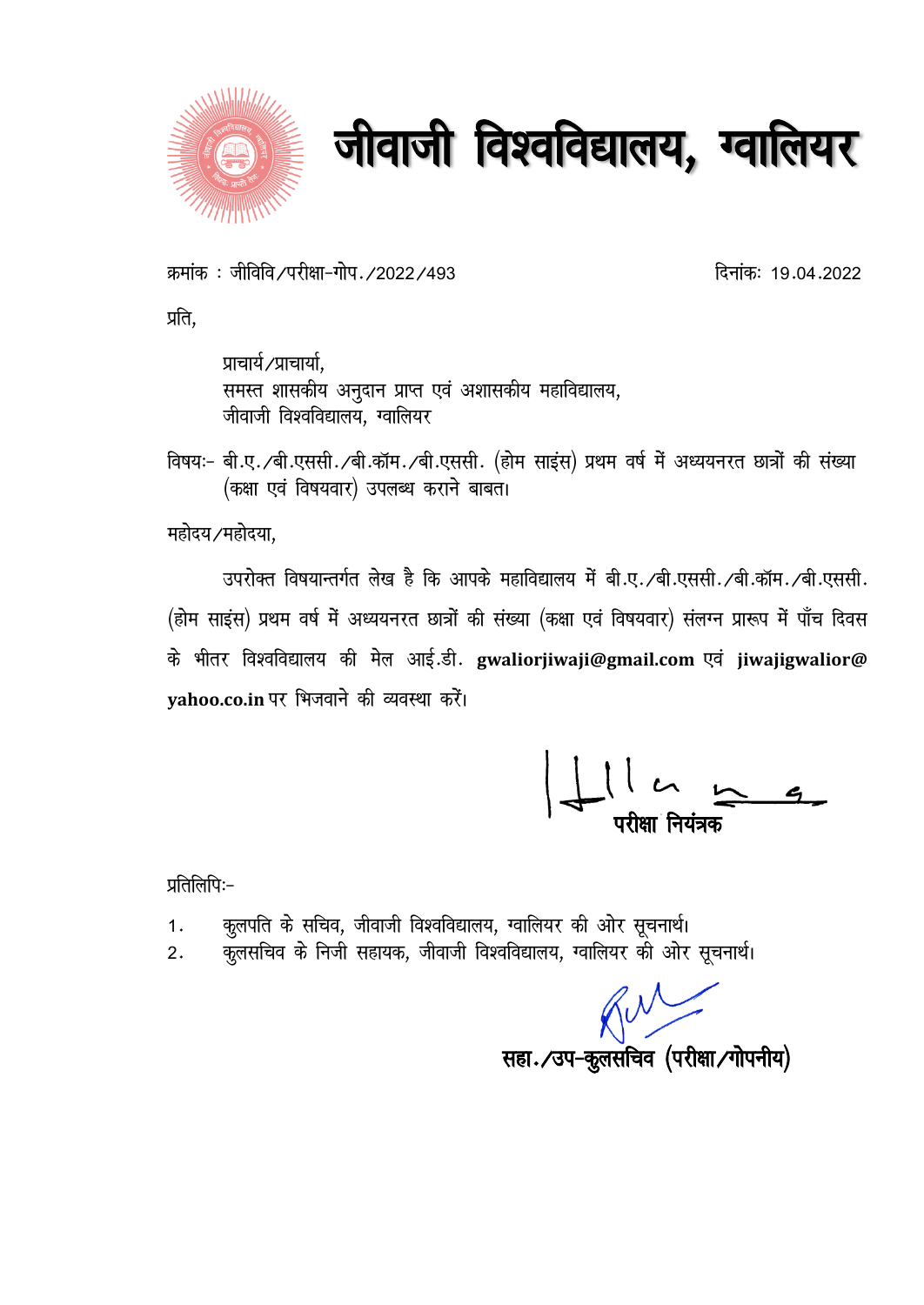## प्रारूप -1

| B.A.                               |                 | B.Sc.         |                 | B.Com.               |                 | B.Sc.(Home Sc.)      |                 |  |  |
|------------------------------------|-----------------|---------------|-----------------|----------------------|-----------------|----------------------|-----------------|--|--|
| प्रश्न पत्रों के नाम (शीर्षक सहित) |                 |               |                 |                      |                 |                      |                 |  |  |
| <b>Major Subject</b>               |                 | Major Subject |                 | <b>Major Subject</b> |                 | <b>Major Subject</b> |                 |  |  |
| Subject Name                       | No. of Students | Subject Name  | No. of Students | <b>Subject Name</b>  | No. of Students | Subject Name         | No. of Students |  |  |
|                                    |                 |               |                 |                      |                 |                      |                 |  |  |
|                                    |                 |               |                 |                      |                 |                      |                 |  |  |
|                                    |                 |               |                 |                      |                 |                      |                 |  |  |
|                                    |                 |               |                 |                      |                 |                      |                 |  |  |
|                                    |                 |               |                 |                      |                 |                      |                 |  |  |
|                                    |                 |               |                 |                      |                 |                      |                 |  |  |
|                                    |                 |               |                 |                      |                 |                      |                 |  |  |
|                                    |                 |               |                 |                      |                 |                      |                 |  |  |
|                                    |                 |               |                 |                      |                 |                      |                 |  |  |
|                                    |                 |               |                 |                      |                 |                      |                 |  |  |
|                                    |                 |               |                 |                      |                 |                      |                 |  |  |
|                                    |                 |               |                 |                      |                 |                      |                 |  |  |
|                                    |                 |               |                 |                      |                 |                      |                 |  |  |
|                                    |                 |               |                 |                      |                 |                      |                 |  |  |
|                                    |                 |               |                 |                      |                 |                      |                 |  |  |
|                                    |                 |               |                 |                      |                 |                      |                 |  |  |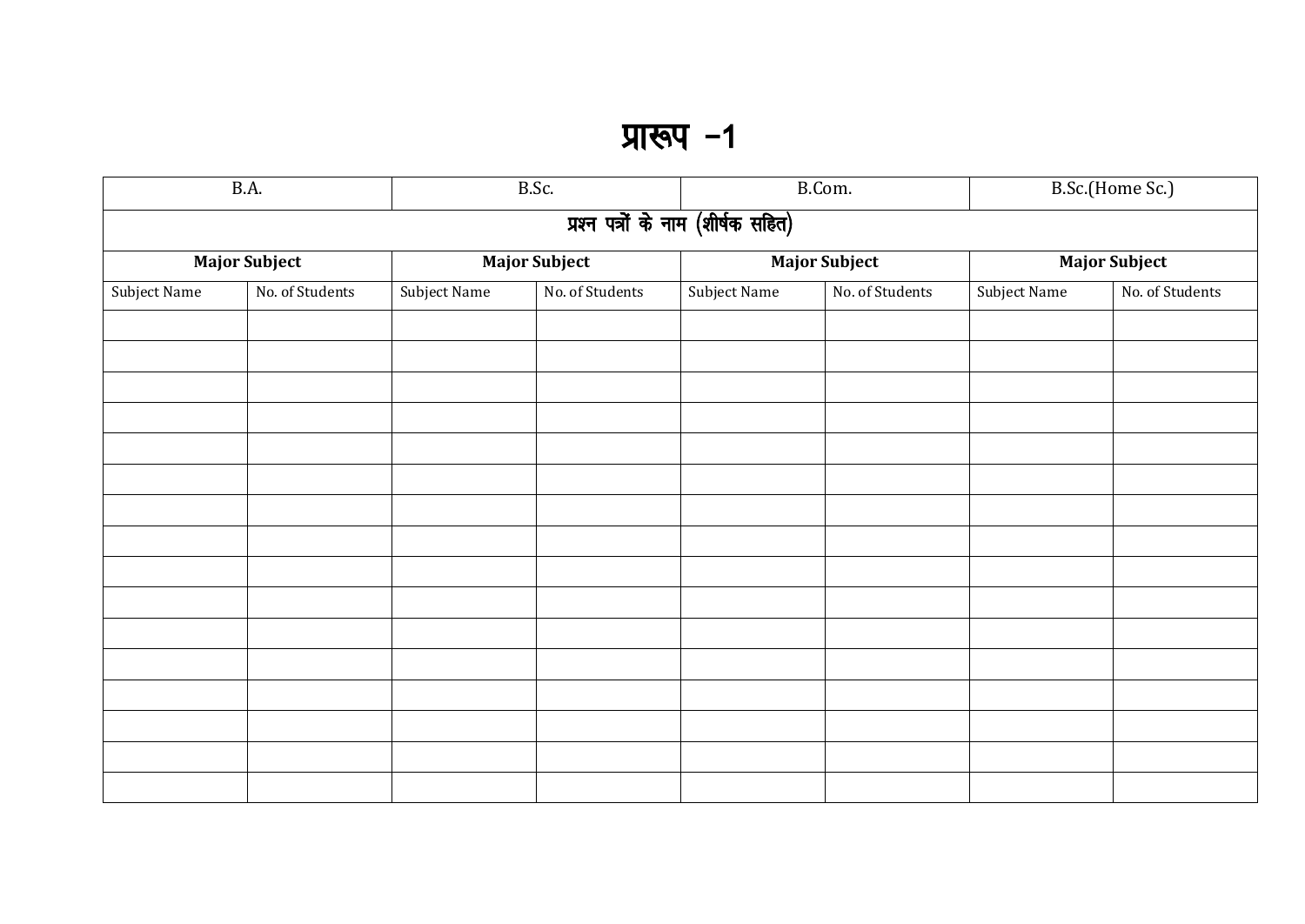## प्रारूप -2

| B.A.                               |                 | B.Sc.                |                 | B.Com.        |                 | B.Sc.(Home Sc.)      |                 |  |  |
|------------------------------------|-----------------|----------------------|-----------------|---------------|-----------------|----------------------|-----------------|--|--|
| प्रश्न पत्रों के नाम (शीर्षक सहित) |                 |                      |                 |               |                 |                      |                 |  |  |
| Minor Subject                      |                 | <b>Minor Subject</b> |                 | Minor Subject |                 | <b>Minor Subject</b> |                 |  |  |
| Subject Name                       | No. of Students | Subject Name         | No. of Students | Subject Name  | No. of Students | Subject Name         | No. of Students |  |  |
|                                    |                 |                      |                 |               |                 |                      |                 |  |  |
|                                    |                 |                      |                 |               |                 |                      |                 |  |  |
|                                    |                 |                      |                 |               |                 |                      |                 |  |  |
|                                    |                 |                      |                 |               |                 |                      |                 |  |  |
|                                    |                 |                      |                 |               |                 |                      |                 |  |  |
|                                    |                 |                      |                 |               |                 |                      |                 |  |  |
|                                    |                 |                      |                 |               |                 |                      |                 |  |  |
|                                    |                 |                      |                 |               |                 |                      |                 |  |  |
|                                    |                 |                      |                 |               |                 |                      |                 |  |  |
|                                    |                 |                      |                 |               |                 |                      |                 |  |  |
|                                    |                 |                      |                 |               |                 |                      |                 |  |  |
|                                    |                 |                      |                 |               |                 |                      |                 |  |  |
|                                    |                 |                      |                 |               |                 |                      |                 |  |  |
|                                    |                 |                      |                 |               |                 |                      |                 |  |  |
|                                    |                 |                      |                 |               |                 |                      |                 |  |  |
|                                    |                 |                      |                 |               |                 |                      |                 |  |  |
|                                    |                 |                      |                 |               |                 |                      |                 |  |  |